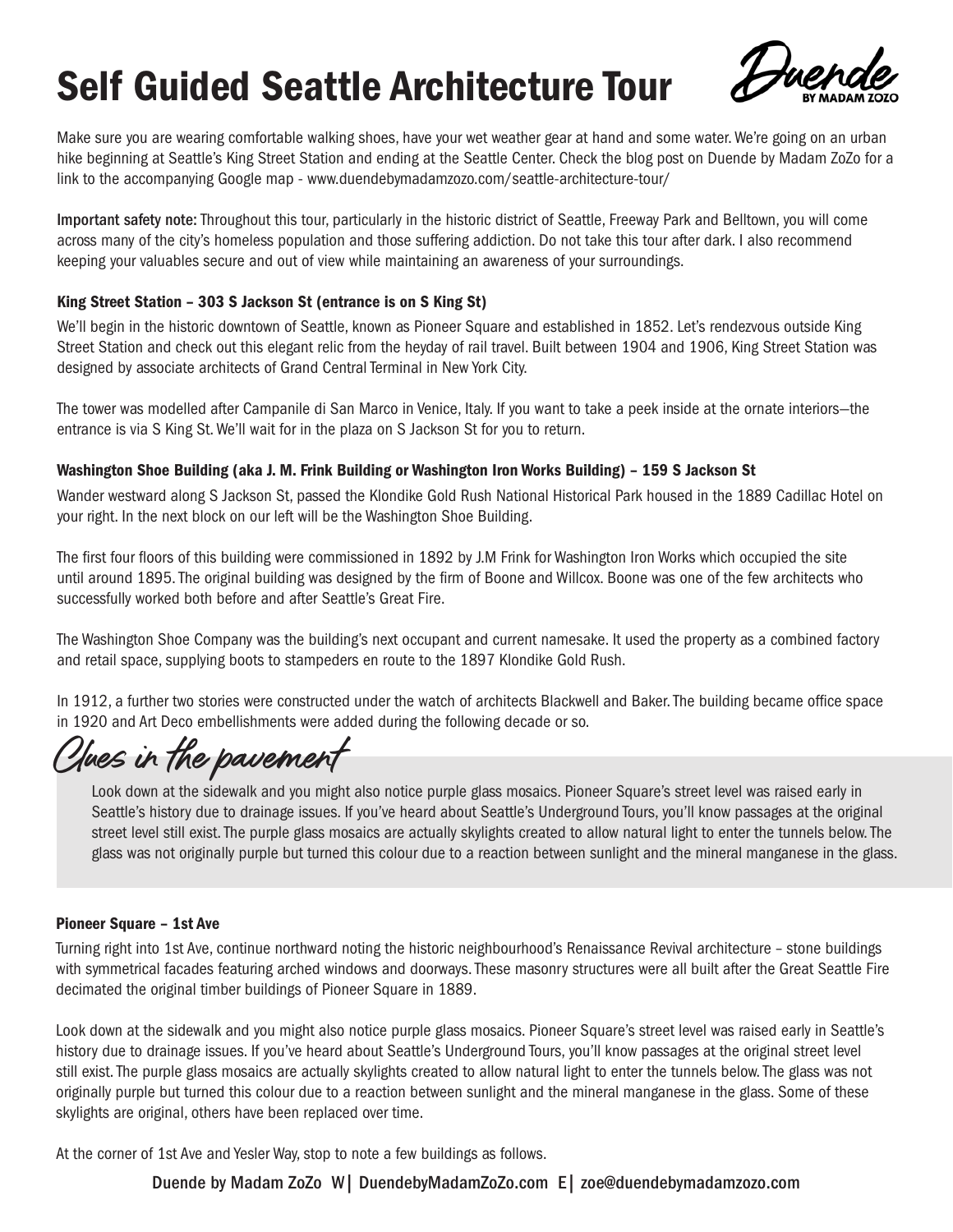

## Pioneer Square Pergola – Corner of 1st Ave and Yesler Way

This ornate cast iron and glass pergola was built in 1909 and designed by Julian F. Everett. The Victorian structure was designed as a "comfort station" to shelter cable car passengers and provide subterranean public bathrooms. The lavish bathrooms had terrazzo floors and marble stalls with brass and nickel fixtures but were closed when the cable car ceased operation in the 1940s.

## Pioneer Building – 600 1st Ave

The Richardson Romanesque, Pioneer Building was completed in 1892. The sandstone structure was commissioned by Henry Yesler, a Seattle co-founder and two-times mayor. The building was designed by Elmer Fisher who was responsible for various Seattle buildings after the Great Fire.

During the Klondike Gold Rush, 48 mining companies had offices in the Pioneer Building. It is also said to have housed "Seattle's finest speakeasy" during the Prohibition era.

## Sinking Ship Garage – 515 2nd Ave

Continue on Occidental Ave S. When we reach Yesler Way, we'll turn right. Take a close look at the parking garage opposite. You'll instantly recognize why this unusual multi-story parking deck was dubbed "Sinking Ship Garage"!

## Smith Tower – 506 2nd Ave

At the corner of 2nd Ave we will be standing at the foot of Smith Tower, claims to be Seattle's first skyscraper. The Smith Tower is named after Lyman Cornelius Smith and his son Burns Lyman Smith, East Coast industrialists who made their money manufacturing shotguns and typewriters.

The younger Smith had visited Seattle in 1888 and raved about it to his father. A few years later Smith senior bought 8 parcels of land in Pioneer Square, sight unseen.

Eventually, Smith senior visited the West Coast and met with the character responsible for our next building, John Hoge. Both had plans to build a skyscraper in East Coast style. The two egos clashed before they settled on an agreement to each build 14-story buildings. As you can see, neither was a man of their word and the Smith Tower won the height battle at 33-stories. Smith Tower was designed by Syracuse firm Gaggin & Gaggin and was completed in 1914.

If you have the time and inclination, there is a viewing deck and Prohibition-themed bar at the top of the Tower. This is one of three observation decks I will point out along the tour.

## Hoge Building – 705 2nd Ave

Turn into 2nd Ave and continue to Cherry Street, where we'll find the Hoge Building. Banker and real estate investor James D. "John" Hoge commissioned the building in 1911 and it remained in the Hoge family until 1986. The 18-story brick and terracotta clad structure combining Second Renaissance Revival and Beaux-Arts, was designed by Bebb & Mendel.

*Historic site*

Previous to the Great Fire, this plot of land was the site of the first colonial dwelling in Seattle. The cedar log cabin was built and resided in by Carson Boren, a member of the Denny Party that arrived in Seattle in 1851.

## Arctic Building – 700 3rd Ave

Make a right into Cherry St. On our way up the hill to 3rd Ave, we'll pass what was formerly the Grand Opera House, now a lowly parking garage with only its Richardson Romanesque outer to hint at its former glory.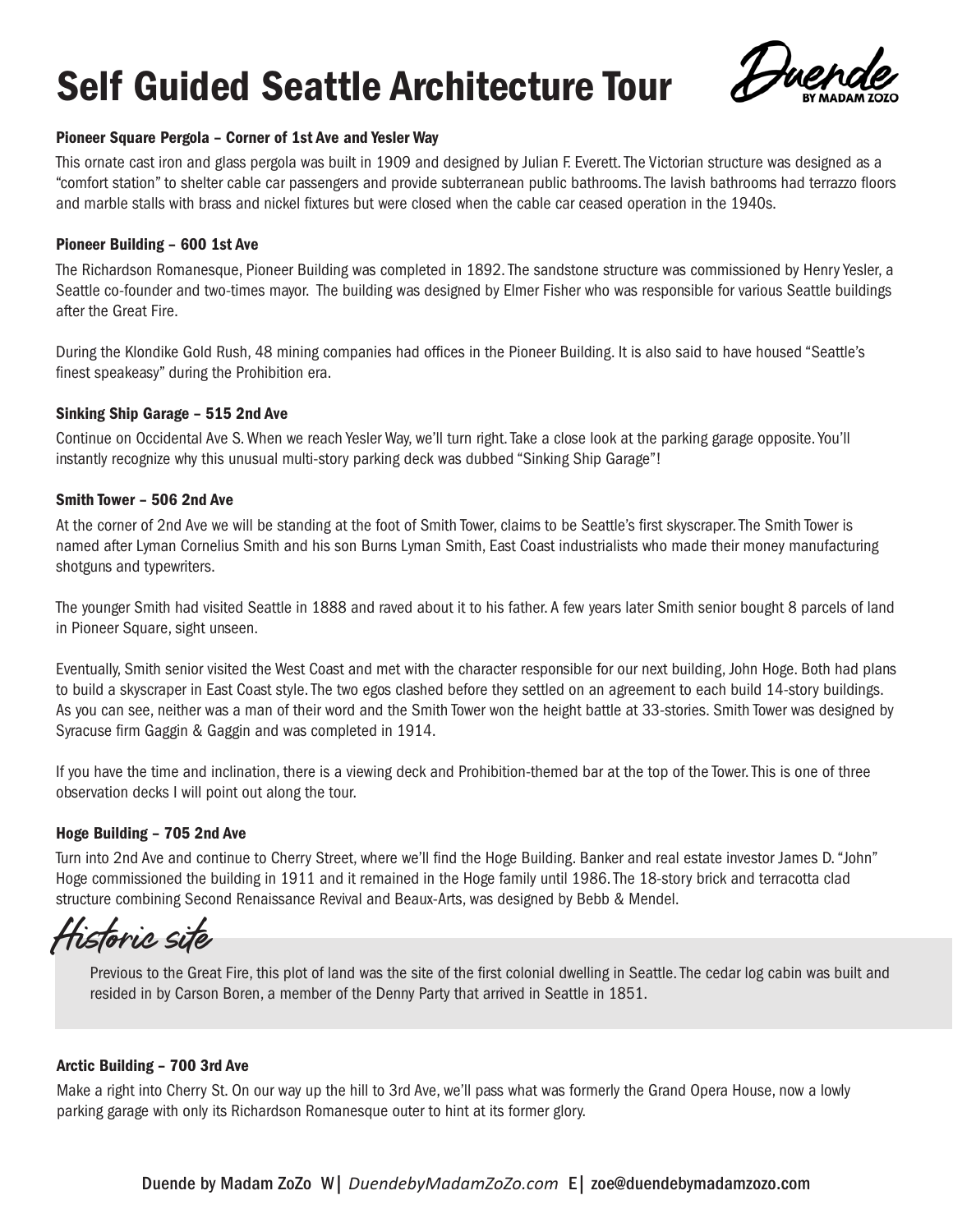

When we reach 3rd Ave, we'll turn left. On our right will be The Arctic Building, you'll know it by the walrus grotesques decorating its façade and polar bear over the entrance. The Beaux-Arts building was established as a bar in late 1907 by two men who made their fortunes in the Klondike Gold Rush. They formed the Alaska Club, a social club for Arctic explorers.

## Columbia Center (aka Bankamerica Tower; Columbia Seafirst Center) – 701 5th Ave

Making a right turn at Columbia St and at the next corner (intersection with 4th Ave) we will see the Columbia Center. This is Seattle's tallest building at 286m (943ft). Completed in 1985, the skyscraper was reduced from its planned 305m (1000ft) because of the commercial flight path over Seattle's downtown. It was designed by Chester L. Lindsey and Associates.

The Post-Modernist structure appears to be a bundle of three towers with convex forms. The Columbia Center houses our second observation deck, with a 360-degree view from the 73rd floor.

## The Rainier Club – 820 4th Ave

From the Columbia Center, continue on 4th for two blocks. On the right, we'll pass The Rainier Club, a private social club housed in a Jacobean-revival style building which is listed on the National Register of Historic Places.

The clubhouse was designed by Spokane architect Kirtland K. Cutter in 1904. You won't miss its juxtaposition with the surrounding cityscape, particularly the F5 Tower (Seattle's 7th tallest building) looming up from behind the historic stone structure. At the intersection of Madison and 4th Ave we will have Safeco Plaza on our left and Seattle Public Library on our right.

# Safeco Plaza (aka Seattle-First National Bank; Seafirst Building) – 1001 4th Ave

For a moment Safeco Plaza was the tallest building west of the Mississippi. Designed by Naramore, Bain, Brady and Johanson (NBBJ). The 192m (630ft) Modernist tower completed in 1969 is now Seattle's 7th tallest building and has been nicknamed "the box the Space Needle came in". Safeco Plaza set a trend of setting office buildings back from the street. The generous plaza features bronze sculpture "Vertebrae" by British artist Henry Moore.

## Seattle Public Library – 1000 4th Ave

From this same spot on the corner of Madison St and 4th, we will have Seattle Public Central Library on our right. Pitched as a "library for the digital age", the rough cut gemstone of Seattle's downtown, was completed in 2004. The architects were Rem Koolhaas and Joshua Prince-Ramus of Rotterdam-based Office of Metropolitan Architecture (OMA). Take a lap around this building to see its various guises and explore the inside. Seattle artist George Tsutakawa, created the abstract "Fountain of Wisdom", at the library's 4th Ave entrance.

Back on the street, we'll turn left into 5th Ave, keeping the Library on our left and continue another block until we reach the IBM Building. This area is dense with interesting and historic Seattle buildings, so we are going to lap this block too.

# 1200 Fifth (aka IBM Building) – 1200 5th Ave

First take in the former IBM Building designed by Minoru Yamasaki, architect of the World Trade Center in NYC. The Modernist office tower's street-level arches reflect that of the neighbouring historic, YWCA and Olympic Hotel buildings.

Turn right into Seneca St, crossing 6th Ave into Freeway Park (behind the Park Place Building).

## Freeway Park – 700 Seneca St

No matter what you think of Brutalist architecture, Freeway Park and its concrete labyrinth are a welcomed disguise to the interstate that lies below. Opened in 1976, the 5.2 acre Park takes up the air rights of the I-5, bridging Downtown and the First Hill neighbourhood. The Park's concrete "Canyon" and water feature are intended to muffle the vehicular sounds below.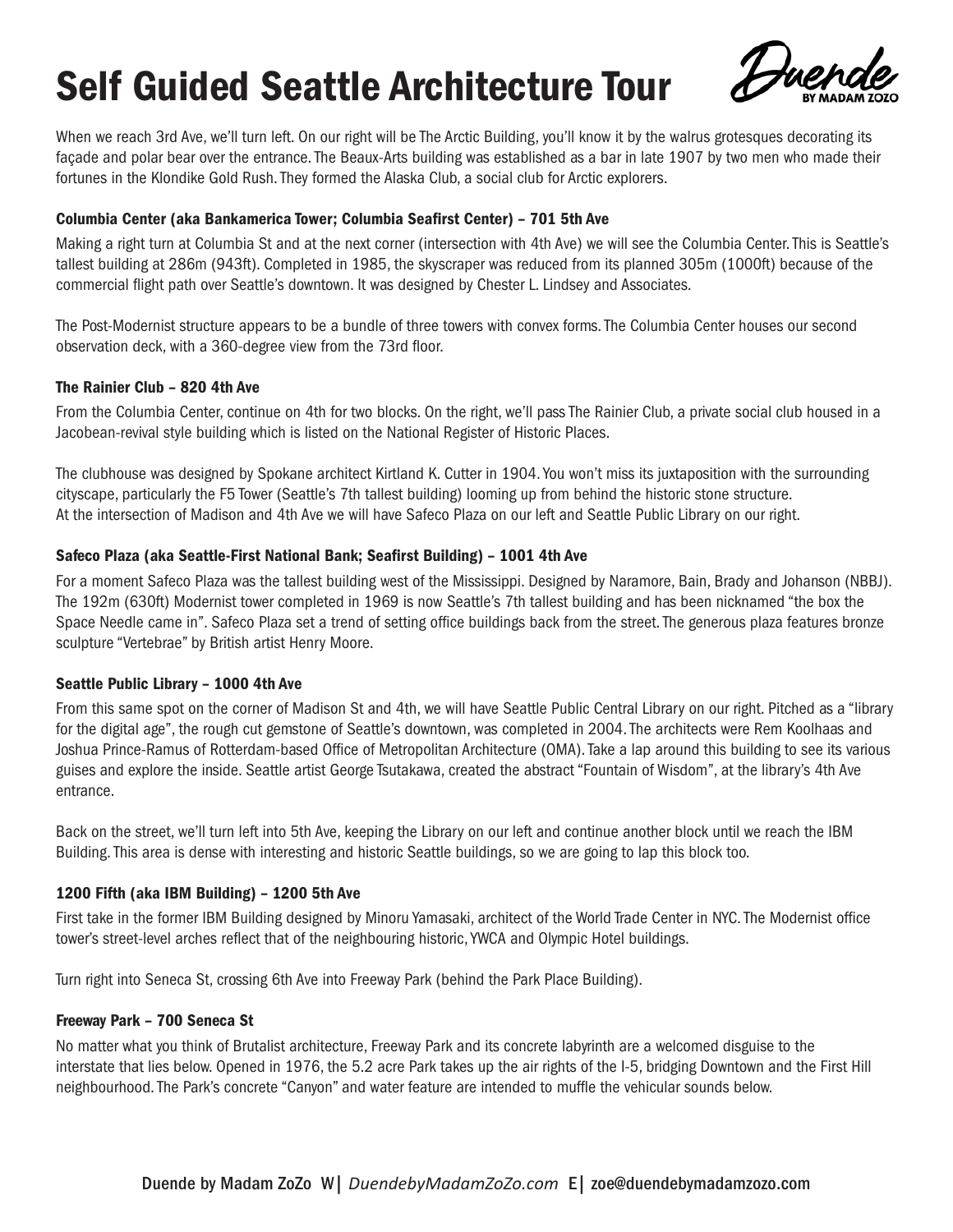

# Plymouth Church – 1217 6th Ave

Return to 6th Avenue and we will find ourselves in front of the chalky white Plymouth Church. This Modernist structure was designed by Naramore Bain Brady & Johanson (NBBJ), a global architecture firm founded in Seattle in 1943—we'll see more of their work in a moment.

The church was built in 1967 after the former Georgian Revival building was damaged in the 1965 Puget Sound Earthquake. Four columns salvaged from the older building now stand in Plymouth Pillars Park on the corner of Pike St and Boren Ave.

## Rainier Tower – 1301 5th Ave

From 6th Ave, turn left into University St and let's make a stop in the plaza at the corner of 5th Ave (next to the IBM Building) to observe several more structures in the area. On the corner opposite the plaza is Rainier Tower. Rainier Tower is another Minoru Yamasaki design completed in collaboration with NBBJ. Its 11-story concrete pedestal supports 29 floors of offices.

At this point in his career, Yamasaki wanted to declutter cityscapes like those of densely urbanized New York. He created this design in an attempt to preserve the potential green space around the base of the building, allowing for landscaping and light to enter. This design had to be carefully engineered to fulfil the strict building codes of seismically-vulnerable Seattle.

This iconic Seattle building has various nicknames including the "pencil building" and the "beaver building" for its resemblance to a tree that has been gnawed at by a Beaver.

## Rainier Square Tower – 401 Union St

In the same block you can see Seattle's second tallest building at 259m (850ft), Rainier Square Tower. The glassy skyscraper was completed in 2021. The tapering curve design by NBBJ was intended to preserve the view of the neighbouring Rainier Tower, giving the building its own distinctive form.

# Fairmont Olympic Hotel – 411 University St

Another building we can see from this position is the historic Olympic Hotel, currently managed by Fairmont Hotels and Resorts.

This 10-acres of land (roughly 6 blocks) of Downtown Seattle was the original campus of the University of Washington and is referred to as the "Metropolitan Tract". In 1895, UW moved to its present location and looked to lease the downtown holding.

Leasee the Metropolitan Building Company engaged Howells & Stokes, a New York architectural firm, to create a master plan for an integrated development. The resulting "Metropolitan Tract" laid out a plan for 10 buildings of which only five were built. They included a department store, offices, residences and a hotel. The buildings were specified to be uniformly 11-stories tall, clad in brick with Beaux-Arts style terracotta decorations.

The Olympic Hotel completed in 1924 at a cost of \$5.5 million, was not exactly to the Metropolitan Tract specifications. "Larger! Grander!" said the Community Hotel Corporation who subleased the plot. So, New York-based architectural firm George B. Post & Sons went bigger and bolder, creating a design now listed on the U.S. National Register of Historic Places.

Almost 2000 people attended the Olympic Hotel's grand opening. Illustrious former guests of the Hotel include Dr. Martin Luther King Jr., Bing Crosby, Joan Crawford and John Wayne, along with US Presidents Herbert Hoover, Dwight D. Eisenhower, John F. Kennedy and Lyndon B. Johnson.

Take a stroll down University Street passed the front of the Fairmont Olympic Hotel. When we reach the corner of 4th Avenue, you'll be able to see the Cobb Building.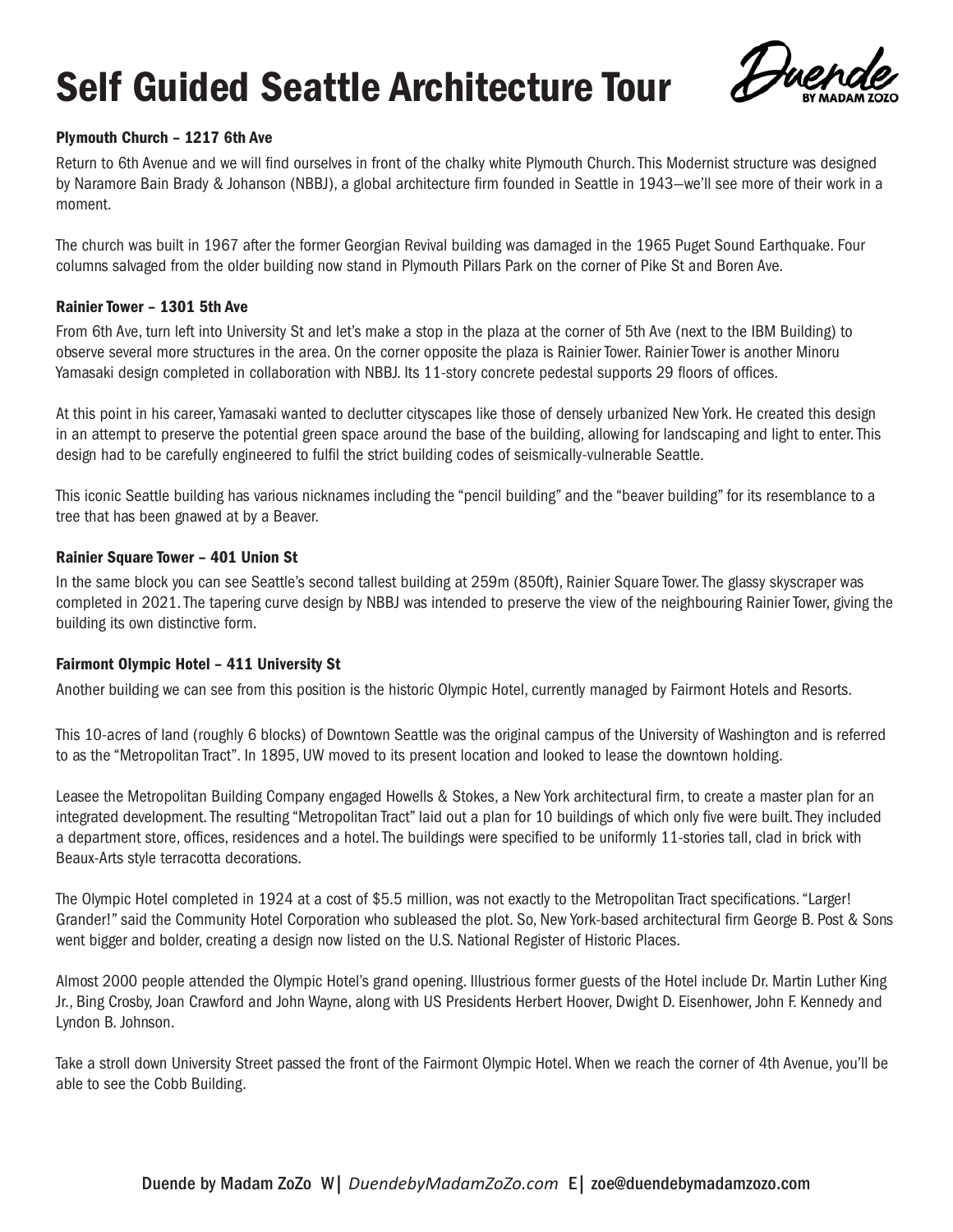

# The Cobb – 1301 4th Ave

The Cobb is the only original Metropolitan Tract building still in existence. 11-stories, brick with terracotta ornamentation. Check!

# 1201 Third Avenue (aka Washington Mutual Tower) – 1201 3rd Ave

Before turning right into 4th Ave, take a look down University Street. You can't miss Seattle's third tallest building, 1201 Third Avenue. The 235m (772ft) Post-Modern office tower was designed by Kohn Pedersen Fox Associates and The McKinley Architects.

The building took the place of the Savoy Hotel, which lent two of its aluminum castings to the newer structure. The historic Brooklyn Hotel Building that shares the same city block, was too incorporated into the design.

From this angle, you will see that the Art Deco, 1929 built, Seattle Tower Building (aka Northern Life Tower) at 1218 Third Avenue must have also been influential on the design.

*Fun fact*

1201 Third Avenue is a popular nesting spot for some local Peregrine falcons. They have been monitored since 1994 via a webcam dubbed FalconCam and the Urban Raptor Conservancy now bands fledglings so they can be tracked. A Seattle Seahawks logo was installed above the nest to symbolically watch over the brood.

## 1411 Fourth Avenue – 1411 4th Ave

At the corner of University and 4th, turn right. Continue another two blocks and turn right on Pike. As we pass 1411 Fourth Avenue Seattle on your left, note the Art Deco style and Celtic decorations on the outside of this building. Also, notice the beautiful bronzeframed storefront at the entrance, originally a Brewster Cigar Company shop.

Robert Chambers Reamer (1873-1938) designed this 1929 Art Deco addition to the Seattle skyline that replaced a horse trough – no joke! Reamer designed a number of Washington buildings and often experimented with Art Deco. However, he is remembered more for his work with the Yellowstone Transportation Company including Old Faithful Inn in Yellowstone National Park.

## Coliseum Theater – 500 Pike St

Return to 5th Ave via Pike St and on the corner you will see the Coliseum Theater, now a retail space. This was Seattle's first theater built specifically for film (rather than stage), opened in 1916.

The Neoclassical-style theater has a white terracotta façade and formerly featured a half-dome marquee over the corner entrance which has since been replaced by a glass awning. Architect Benjamin Marcus Priteca was also responsible for the design of the nearby Paramount Theater.

Turn left into 5th Ave and continue until you reach Stewart St. In the block between Olive Way and Stewart St, you will see the Times Square Building.

# Times Square Building (aka Times Building) – 414 Olive Way

The same year the Coliseum Theater was constructed, the white terracotta clad Times Square Building was also completed. Architects Charles Bebb and Carl Gould designed the flatiron shaped, Beaux-Arts block to house the editorial arm of the Seattle Times newspaper. By 1931, the newspaper had outgrown the building and a new Art Deco home was constructed for the paper, nearby in the South Lake Union.

Take a right into Stewart and a quick left into Westlake Ave, continuing to 7th Ave where you will turn left again. You won't miss The Spheres on your left as you proceed up 7th.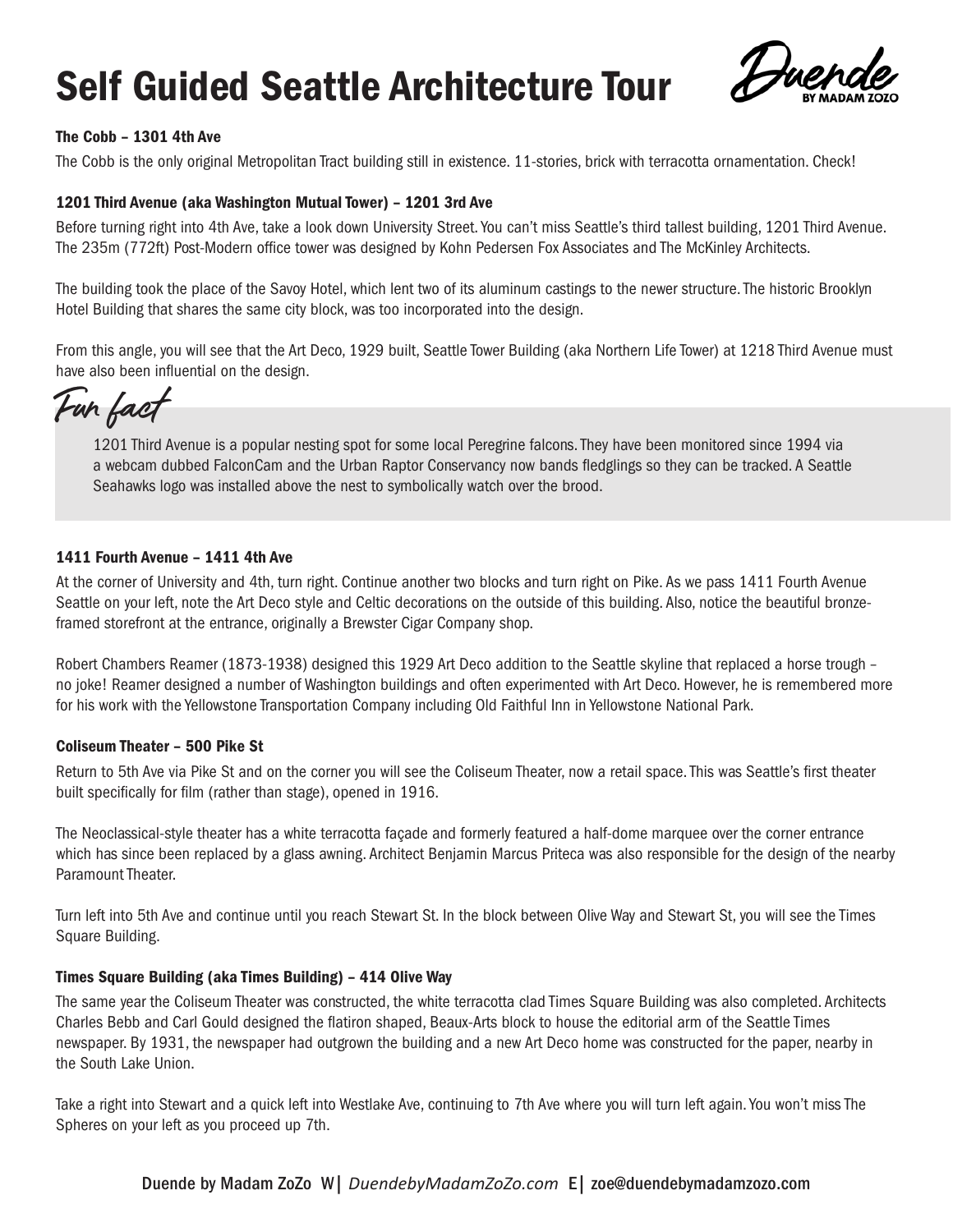

# The Spheres – 2111 7th Ave

These Amazon-owned orbs are another Naramore Bain Brady & Johanson design. Constructed in 2018, the trio of bubbles house a multi-level cloud forest consisting of around 40,000 plants. The high altitude, tropical rainforest species need to be kept around a balmy 22˚C (72˚F).

The Spheres do not use geodesic technology, as you might expect. They are a pentagonal hexecontahedron (aka Catalan solid) form made up of a white, steel skeleton that underlies 2600 triangular glass panels.

The Spheres are an Amazon workplace open only to employees and their guests. So, you will need to make an Amazonian friend to take a look inside, or join an Amazon HQ tour.

Continue on 7th and make a left turn onto Denny Way, which will take us right up to the corner of the Seattle Center.

*Chief Seattle*

Along the way you will pass Tilikum Place, home to a life-sized Chief Seattle statue created by James When. The statue was unveiled in 1912 by Seattle's great-great-granddaughter. It honours the city's namesake, a Chief of the Suquamish and Duwamish peoples who occupied the area prior to colonial settlement.

# Seattle Center – 305 Harrison St

In 1962, Seattle was host to the Century 21 Exposition, more commonly known as the Seattle World's Fair. Over the course of 6 months, almost 10 million visitors attended the Fair, themed "Living in the Space Age". What is now known as the Seattle Center was the Exposition site and many of the current buildings were constructed for the Fair. Once you reach the Seattle Center there are a number of buildings and attractions to note, including the following.

## Pacific Science Center - 200 2nd Ave

The Pacific Science Center started out as the NASA-themed US Science Exhibit at the Seattle World's Fair. Designed by Minoru Yamasaki, who I mentioned earlier with regards to the IBM Building and Rainier Tower.

Yamasaki's inspiration was varied, including Gothic cathedrals and Islamic mosques which can be seen in the blind tracery that decorates the buildings exterior and the forms of five arched towers. In addition, Japanese gardens and the Swedish Pavilion at the 1939 New York World's Fair, informed the layout of five interconnected buildings around a courtyard with reflecting pools.

## Space Needle - 400 Broad St

Arguably Seattle's most iconic building, is the Space Needle. The tower was initially inspired by Fernsehturm Stuttgart, a telecommunications tower in the German city of Stuttgart built in 1959. The Seattle World's Fair Commission chairman Eddie Carlson visited the Fernsehturm and sent the idea to Fair officials via postcards.

Architect, John Graham Jr, was brought on board to realise Carlson's vision. The original concept underwent several dramatic revisions until the final design was reached. At this point, they had very little time for construction and the tower was erected in a mere 400 days.

Though the Needle is 184.4m (605ft) tall, its foundation is such that its centre of gravity is just 1.5m (5ft) above the ground. The flying saucer-esque crown has several levels including a revolving restaurant, observation deck, mezzanine and plant level. The Space Needle is the third and final observation deck.